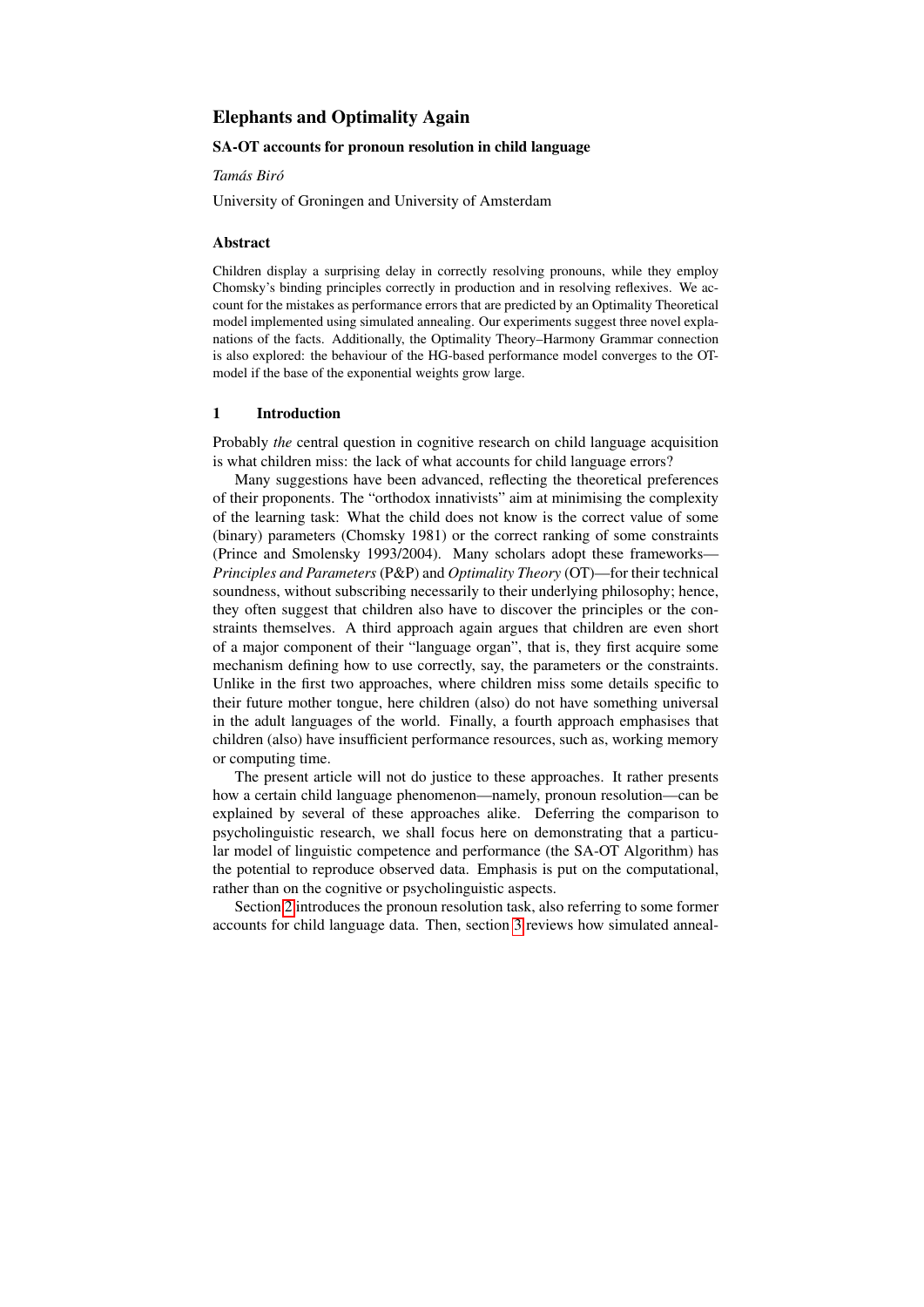ing, either in Optimality Theory or in a symbolic Harmony Grammar, becomes a model of linguistic performance. A Simulated Annealing for Optimality Theorymodel for pronoun resolution will be developed in section [4.](#page-7-0) Finally, section [5](#page-9-0) reports on concrete experiments with this model, summarised in section [6.](#page-13-0)

## <span id="page-1-0"></span>2 The pronoun resolution problem in child language

Recovering the referent of a pronoun is unquestionably a challenging subtask of sentence comprehension, both in language technology (for an overview, see (Jurafsky and Martin 2009), pp. 729-754) and in cognitive modelling. See for instance Reuland (2001) for a minimalist approach. The context comprises an (often poorly defined) set of *entities*—persons, objects, etc.—and the listener has to reconstruct the element or subset to which the speaker is referring. A number of cues help the listener, such as grammatical markers (number, gender), semantic constraints (certain thematic roles must be filled only with human agents, edible substances, etc.), knowledge of the world and of the specific context, and so on.

Nine out of ten languages employ a set of *reflexive pronouns* that are different from the personal pronouns,<sup>[1](#page-1-1)</sup> and arguably universal principles guide their use. The structure of the sentence determines the domain within which the antecedent of the pronoun must be found, if it is a reflexive, and within which the antecedent must not be found, if it is a personal pronoun. So the distinction between reflexives and personal pronouns is an additional factor diminishing the ambiguity of language—at least, for adults.

A number of experiments have, namely, established that children at the age of four to six allow personal pronouns to have reflexive meanings, as well. (See Spenader et al. (2009) for a comprehensive overview of the relevant experimental literature, as well as of former theoretical accounts of the observations. Our discussion of the phenomenon shall closely follow their article.) For instance, take two pictures, both depicting an elephant and an alligator, and the elephant hitting the alligator on the first one and himself on the second one.<sup>[2](#page-1-2)</sup> Then, show one of them to a child, accompanied by one of the following sentences:

- (1) a. *Here you see an elephant and an alligator. The elephant is hitting him.*
	- b. *Here you see an elephant and an alligator. The elephant is hitting himself.*

In more than 80% of the cases, children correctly interpret sentence (1b): the sentence is true only for the picture with the elephant being hit. Yet, sentence (1a) is significantly more often misunderstood: children can accept it as describing both pictures. Surprisingly, in their production the same children use both pronouns

<span id="page-1-1"></span><sup>1</sup>According to the *Typological Database Nijmegen*, only in 13 out of 113 languages are the reflexive pronouns the same items as the personal pronouns. See the *Typological Database System* (TDS) at <http://languagelink.let.uu.nl/tds/main.html>.

<span id="page-1-2"></span><sup>2</sup>See the pictures drawn by Robbert Prins on the website of Petra Hendriks: [http://www.let.](http://www.let.rug.nl/hendriks/vici.htm) [rug.nl/hendriks/vici.htm](http://www.let.rug.nl/hendriks/vici.htm).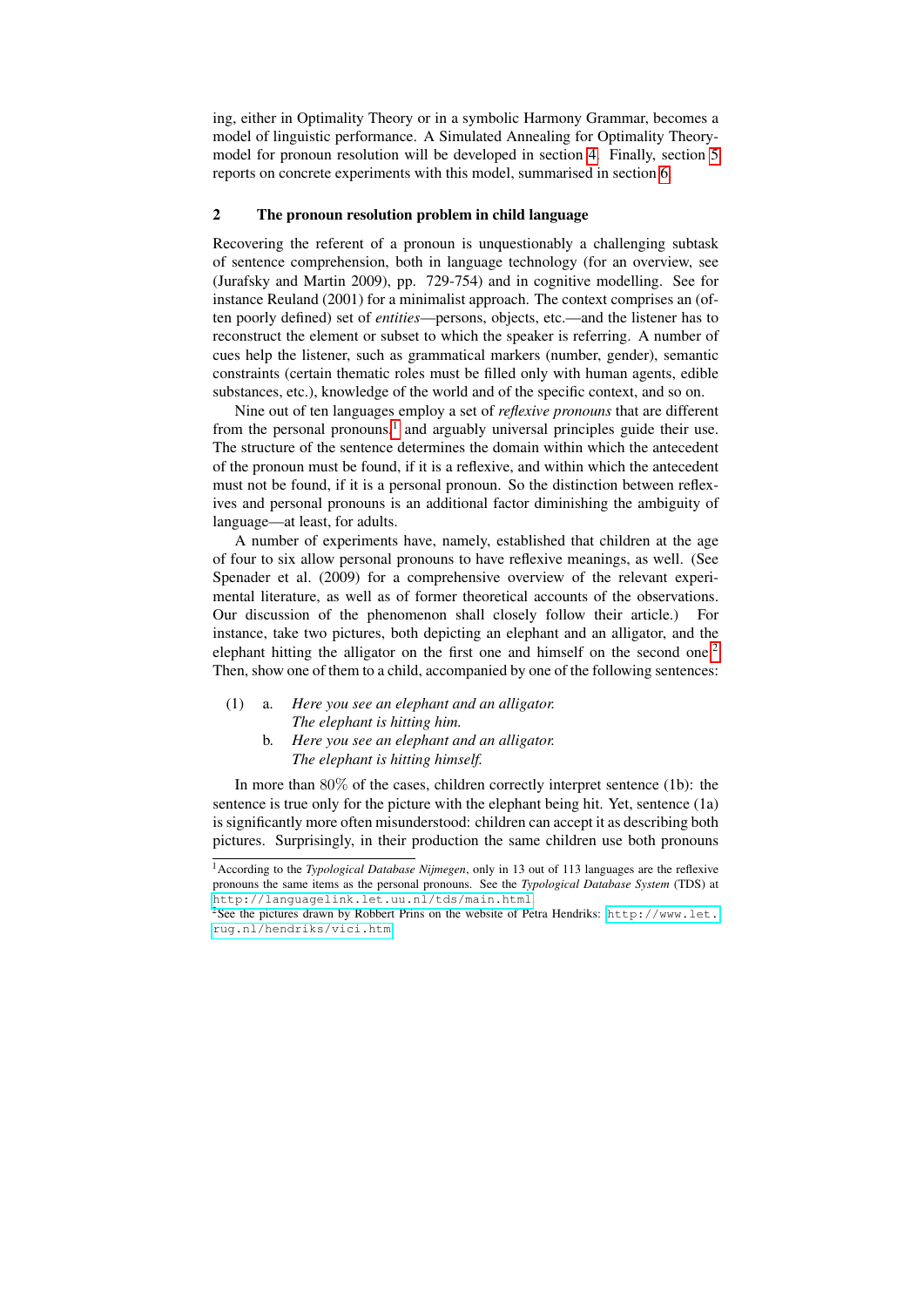correctly (that is, as in adult speech) in more than 80% of the cases. Thus, we observe that children *produce* a structure correctly earlier than they *interpret* it correctly, which is just the reverse of what one would expect.

How can we explain that the interpretation performance is between 50% to 80% (depending on the protocol used by the experimenters), whereas the production performance is significantly above 80%?

Chomsky (1981) introduces the following well-known *principles* of his Binding Theory (p. 188):<sup>[3](#page-2-0)</sup>

(2) *Principle A*: An anaphor is bound in its governing category. *Principle B*: A pronominal is free in its governing category. *Principle C*: An R-expression is free.

Consequently, the pronominal *him* in sentence (1a) must refer to the alligator; should it refer to the elephant, Principle B would be violated. Similarly, the anaphor *himself* of sentence (1b) has to refer to the elephant, otherwise Principle A would not be satisfied. Children fail to reproduce this logic when interpreting sentence (1a), despite their correct use of the same principles when producing similar sentences or when interpreting sentence (1b).

A number of explanations can be advanced. For instance, children might not have learnt the exact meaning of the personal pronouns yet: they could believe that pronominals also have a reflexive meaning. Were this the case, however, one would expect a production pattern that is as erroneous as the comprehension pattern. Within the four types of explanations of child language phenomena mentioned in section [1,](#page-0-0) this explanation can be categorised as parameter setting: the child has not yet acquired that the parameter "personal pronoun also has reflexive meaning" must be set to NO. (As mentioned earlier, approximately one tenth of the languages of the world has this parameter set to YES.)

The second of the four explanation types in section [1](#page-0-0) would argue that children do not have Principle B yet, which would exclude the reflexive interpretation of sentence (1a). A sentence such as *He looks like him* seems to violate Principle B, unless one realizes that the two pronouns must not be coindexed, and such apparent violations of Principle B might delay its acquisition—unlike the acquisition of Principle A, which is never violated even on the surface. A similar proposal has been suggested by Chien and Wexler (1990). Yet, they remain faithful to Chomsky's ideas, and argue (even experimentally) that Principle B is innate; what has to be learnt is a slightly different "Principle P" (but with the same effect for our purposes), which they expel to pragmatics.

Third, Hendriks and Spenader (2005/2006) argue that children lack a major component of the competence mechanism. In their analysis Hendriks and Spenader reduce Principle B to Principle A combined with a bidirectional optimisation procedure in Optimality Theory. By taking the speaker's perspective also into account, the listener reasons as follows: "if the speaker meant a reflexive meaning,

<span id="page-2-0"></span><sup>3</sup>An anaphor is a reflexive in Chomsky's terminology, a pronominal is a personal pronoun, an Rexpression is an expression directly referring to an entity in the world. "Being free" is being unbound.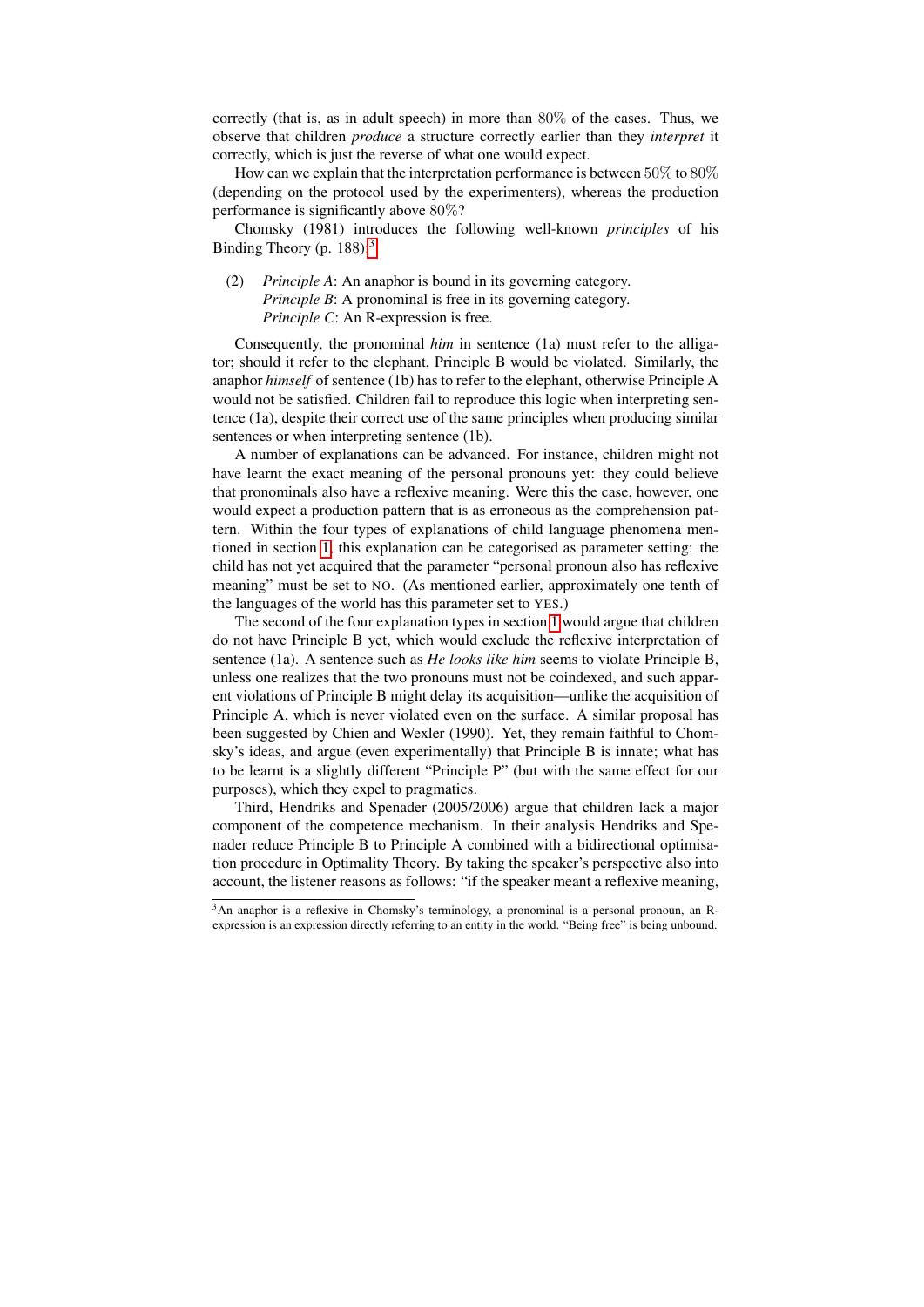she would have used a reflexive pronoun; hence, the fact that she used a personal pronoun indicates that she meant a non-reflexive meaning". What children are short of, Hendriks and Spenader propose, is a Theory of Mind, that is, the ability to take the speaker's perspective while interpreting sentence (1a). In other words, children miss the bidirectional optimisation mechanism, an important constituent of the (adult) linguistic competence.

Finally, as an example for an explanation blaming performance, let us refer to Reinhart (2004), who argued that children at this age have insufficient working memory to perform the high complexity mental computations required by a sentence such as (1a), as opposed to the more easily computable sentence (1b).

The explanations to be advanced are somehow similar to Reinhart's account in that the emphasis is put on performance. But before presenting the new explanations, we need to review quickly the *Simulated Annealing for Optimality Theory Algorithm* (Bíró 2005a, 2005b, 2006).

## <span id="page-3-0"></span>3 Simulated annealing as performance

Both Smolensky and Legendre (2006) and Bíró (2006) view the Chomskyan distinction of linguistic competence and performance as the distinction between a grammar and its implementation. Within the Optimality Theoretical camp, a grammar is a *harmony function*  $H(w)$  over possible forms (candidates). The range of this function is a totally ordered set, and the grammar defines a mapping from an underlying representation  $U$  to the corresponding surface representation as

<span id="page-3-1"></span>(3) 
$$
SR(U) = \underset{w \in Gen(U)}{\arg \max} H(w) = \underset{w \in Gen(U)}{\arg \min} E(w)
$$

Here  $Gen(U)$  is the set of candidates corresponding to the underlying form *U*, generated by the *Gen* function. Instead of maximising the harmony function  $H(w)$ , one can also minimise its inverse, the *energy*  $E(w)$  (Biró 2006). This approach has the advantage that it directly reflects the standard idea: violation marks (the famous stars in OT tableaux) are to be minimised.

The energy (harmony) function is composed of elementary functions  $C_i(w)$ (called "constraints" for historical reasons). For instance, a (symbolic) *Harmony Grammar* can be defined as the linear combination of those constraints:

(4) 
$$
E(w) = g_n \cdot C_n(w) + \dots + g_i \cdot C_i(w) + \dots + g_0 \cdot C_0(w)
$$

From now on, we shall use an *exponential weight system* with base  $q > 1$ , and call the grammar thus defined a q*-HG grammar*:

<span id="page-3-2"></span>(5) 
$$
E(w) = C_n(w) \cdot q^n + \dots + C_i(w) \cdot q^i + \dots + C_1(w) \cdot q + C_0(w)
$$

*Optimality Theory* (OT) differs from Harmony Grammar by requiring *strict domination* (Prince and Smolensky 1993/2004, Smolensky and Legendre 2006, Jäger and Rosenbach 2006): the effect of a higher ranked constraint cancels the eventual (joint) effects of any lower ranked constraints. The order (comparison) of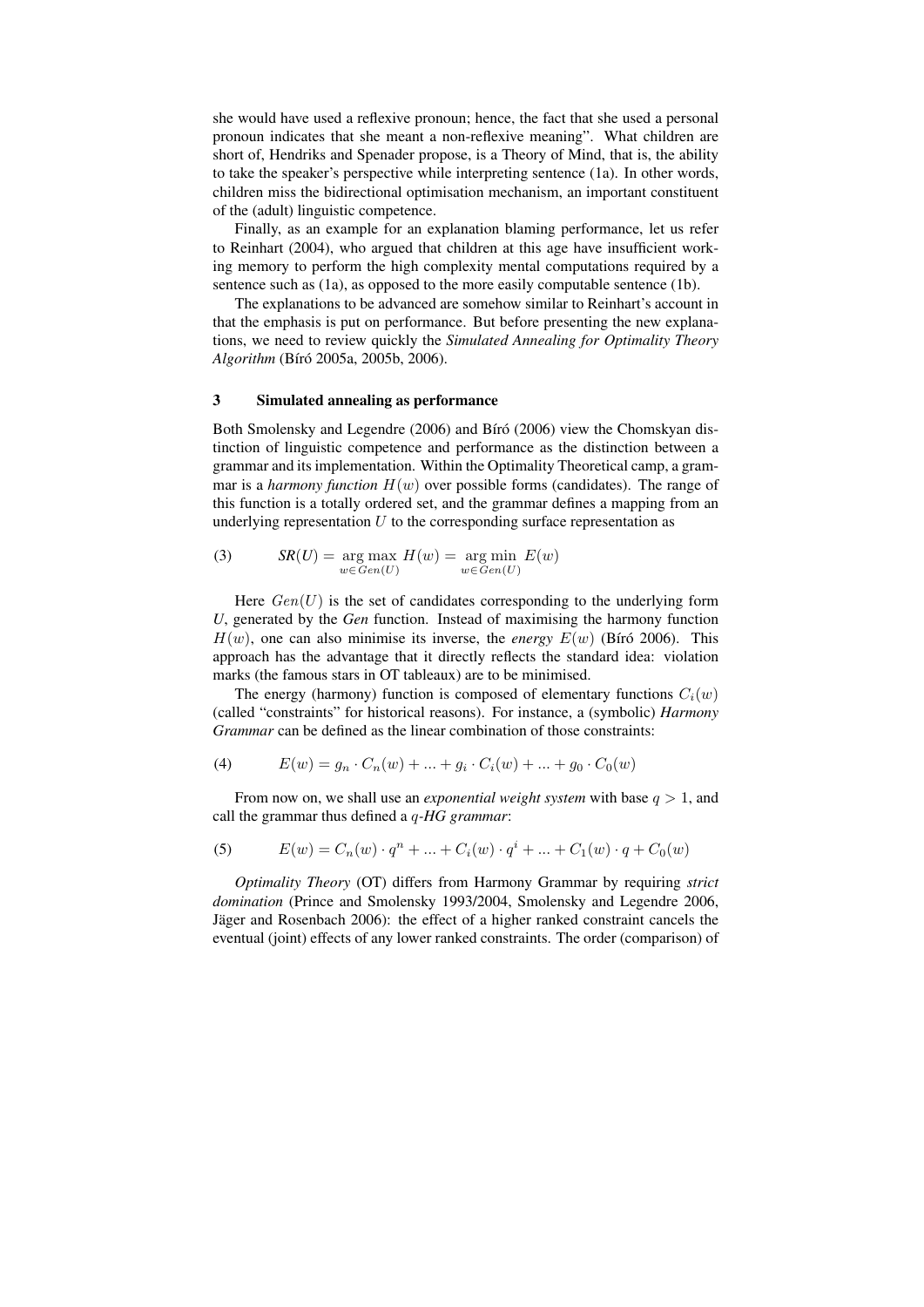$H(w_1)$  and  $H(w_2)$  in [\(3\)](#page-3-1) depends only on the highest ranked constraint such that  $C_i(w_1) \neq C_i(w_2)$ , and all lower ranked constraints do not influence the comparison. After introducing the convention that constraints are indexed such that  $i > j$ corresponds to  $C_i \gg C_j$ , strict domination can be realized by taking the  $q \to +\infty$ limit in eq. [\(5\)](#page-3-2) (or by having  $q = \omega$  where  $\omega$  is the first transfinite ordinal; cf. Bíró (2005a), as well as Bíró (2006) Chapter 3). In section [5](#page-9-0) we shall compare the behaviour of an OT grammar to the behaviour of the corresponding  $q$ -HG grammars with different  $q$  values. "Corresponding" means that the same constraints are employed, and if constraint  $C_i$  is ranked higher than  $C_j$  in the OT grammar, then the weight of  $C_i$  is greater than the weight of  $C_j$  in the HG grammar.

To summarise, the *linguistic competence* of a child or of an adult will be modelled using an OT grammar or using a q-HG grammar. To mimic their *linguistic performance*, we need an implementation of that grammar: an algorithm that computes the  $SR(U)$  function as defined in eq. [\(3\)](#page-3-1).

*Simulated annealing*, a variant of the hill climbing algorithm, has been employed for that purpose. Here I summarise the *Simulated Annealing for Optimality Theory Algorithm* (SA-OT), as introduced in my earlier work, which is a symbolic algorithm, unlike Smolensky's similar but connectionist implementation.

First of all, a *neighbourhood structure* (or *topology*) has to be introduced on the candidate set. It shall serve as the "horizontal" dimension of the landscape, in which a random walk will be launched. The goal of the walk is to find the (globally) optimal candidate, and to settle there. The output of the algorithm is namely the final position of the walker. The rules of the random walk on the candidate set are simple: in each iteration,

- 1. the walker randomly chooses a candidate  $w'$  that is a neighbour of its current position  $w$ ,
- 2. and then the walker moves from  $w$  to  $w'$  with a *transition probability* that exclusively depends on the difference  $E(w') - E(w)$  (the height of the step to be taken), but not on  $w$  or  $w'$ .

In the case of a classical hill climbing algorithm, the transition probability is 1 if  $E(w') - E(w) \le 0$ , and it is 0 if  $E(w') - E(w) > 0$ . The walker always steps downhill, and never uphill. Obviously, a local minimum will trap the random walker. Similarly in (the current version of) simulated annealing, the random walker unquestionably moves to  $w'$  if it is a more harmonic candidate (that is, if its harmony is higher / its energy is lower than the one of  $w$ ). But there is also a chance of moving to a less harmonic neighbour, at least in the initial phases of the simulation, in order to improve the chance of escaping from undesirable local optima and to settle finally on the globally optimal candidate.

If the neighbourhood structure is the horizontal dimension and  $E(w)$  is the vertical dimension of the landscape in which the random walker searches for the deepest point, then simulated annealing can be visualised as follows: Initially, the random walker is "full of energy", and so it can move both uphill and downhill. The transition probability is (practically) 1, independently of the sign of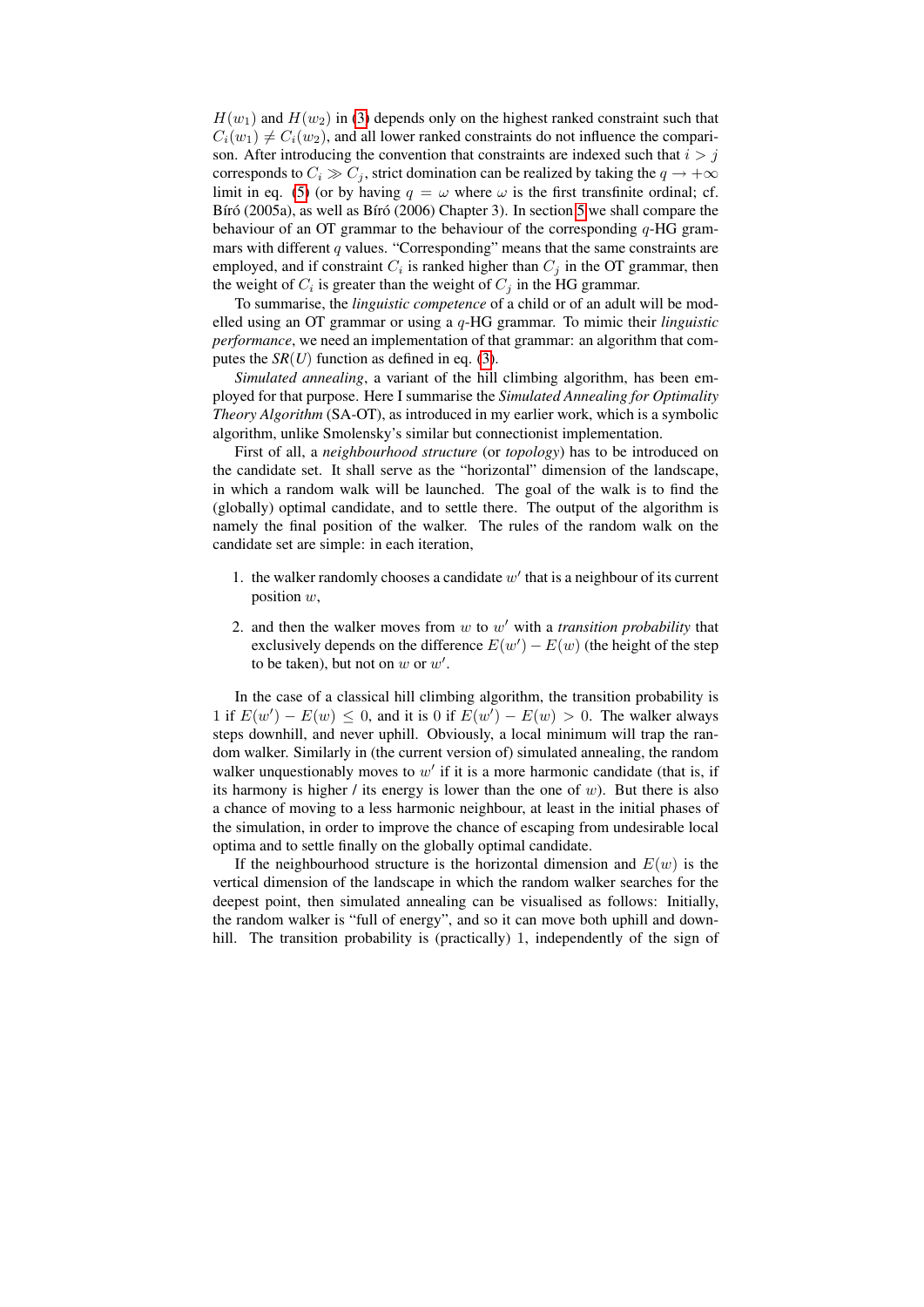```
ALGORITHM: Simulated Annealing
Parameters: w_{init} # initial state (often randomly chosen)
            T_max # initial temperature > 0
            alpha(t) # cooling schedule
w := w init ;
T := T_{max};
Repeat
  Randomly select w' from the set Neighbours(w);
  Delta := E(w') - E(w);
  if ( Delta < 0 )
     then w := w'; # always move to a better neighbour
     else # move to w' with transition probability P(Delta;T):
         generate random r uniformly in range (0,1) ;
         if ( r < exp(-Delta / T) )
               then w := w';
         end-if
  end-if
  T := alpha(T) # decrease T according to cooling schedule
Until stopping condition = true
Return w + w is the approximation to the optimal solution
```
<span id="page-5-0"></span>Figure 1: Minimising a real-valued energy function  $E(w)$  with simulated annealing.

 $E(w') - E(w)$  (first phase). Later on, in the *second phase*, the "lazy" random walker will be less likely to take larger steps upwards: the transition probabilities for the cases  $E(w') - E(w) > 0$  gradually decay, and this decay is faster for larger  $E(w') - E(w)$  values. Finally, in the *last phase*, the transition probabilities become (practically) zero if  $E(w') - E(w) > 0$ : the random walker is now so "tired" that it will only move downhill, to the bottom of the current "valley".

In the case of traditional simulated annealing, when the target function  $E(w)$ is real-valued (such as in the case of a  $q$ -HG grammar), the transition probability P is usually defined as

<span id="page-5-1"></span>(6) 
$$
P(w \to w' \mid T) = \begin{cases} 1 & \text{if } E(w') \le E(w) \\ e^{-\frac{E(w') - E(w)}{T}} & \text{if } E(w') > E(w) \end{cases}
$$

where  $T > 0$  is called the *temperature* (recalling the origins of the algorithm in statistical physics); hence the name of the algorithm. As the algorithm is proceeding, T is gradually decreased, according to some *cooling schedule*. In the first phase described above, T is much greater than the differences  $E(w') - E(w)$ for neighbouring w and  $w'$  candidates. In the last phase,  $T$  is much less than the same differences. Figure [1](#page-5-0) summarises this (real-valued) simulated annealing algorithm. The *stopping condition* can have the form  $T < T_{\text{min}}$ , or may require that the random walker has not moved for a given amount of iterations.

In the case of Optimality Theory, the target function  $E(w)$  is not real-valued. Therefore, definition [\(6\)](#page-5-1) has to be replaced by the following transition probabili-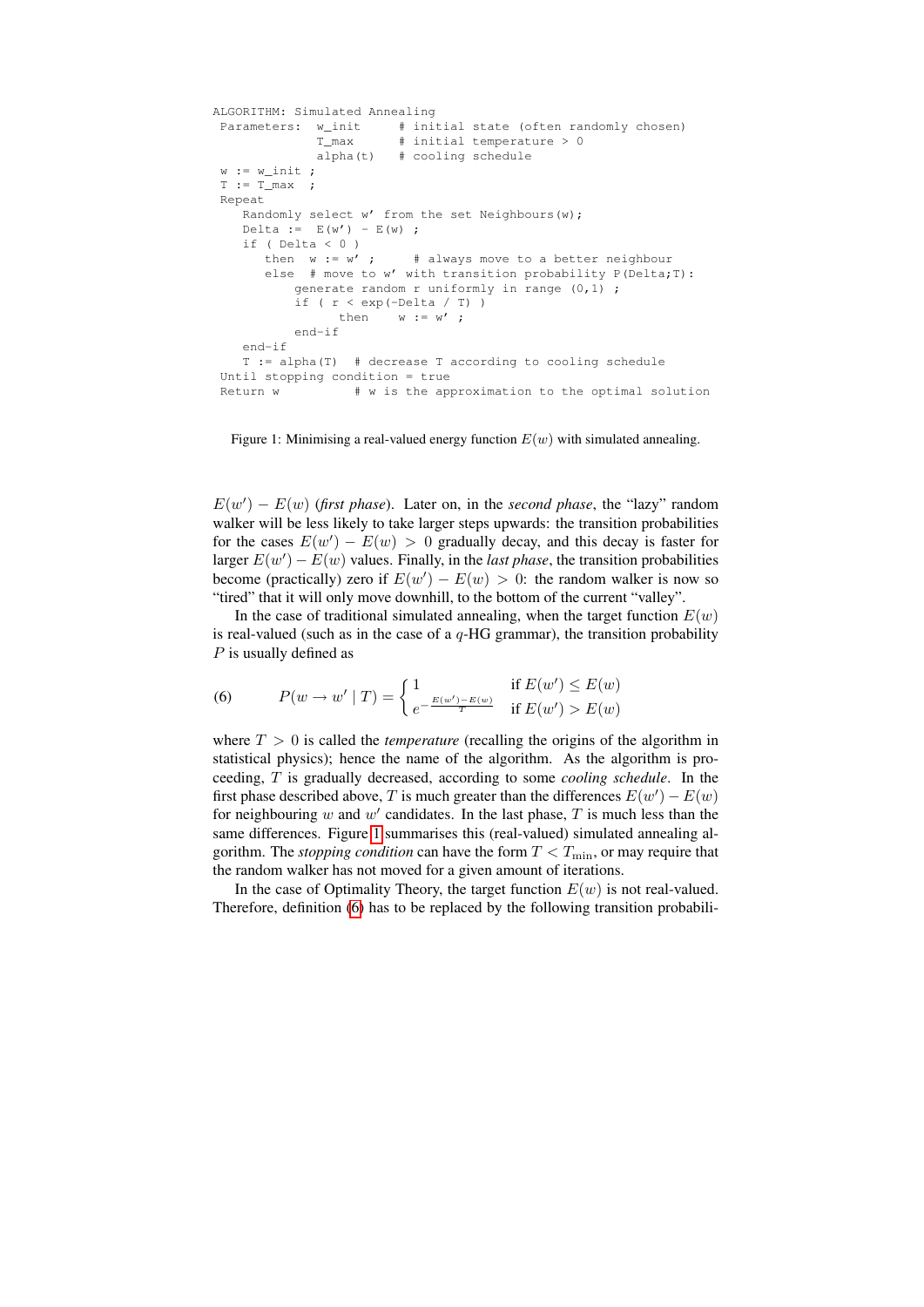```
ALGORITHM: Simulated Annealing for Optimality Theory
Parameters: w_init, K_max, K_min, K_step, t_max, t_min, t_step
w := w_init;
for K = K_max to K_min step K_step
   for t = t_{max} to t_{min} step t_{step}Randomly select w' from the set Neighbours(w) ;
         C := highest ranked constraint s.t. C(w) != C(w') ;
         k(C) := K-value of constraint C;
         d := C(w') - C(w) ;
         if ( d < 0 )<br>then w := w' ;
                              # move to better neighbour
            else w := w' with probability
                     P(C, d ; K, t) = 1 , if k(C) < K
                                  = exp(-d/t), if k(C) = K= 0 , if k(C) > K;
         end-if
    end-for
end-for
return w
```
<span id="page-6-0"></span>Figure 2: The Simulated Annealing for Optimality Theory Algorithm (SA-OT).

ties, as argued by Bíró (2005a, 2005b, 2006):

<span id="page-6-1"></span>(7) 
$$
P(w \rightarrow w' \mid T) = \begin{cases} 1 & \text{if } d \leq 0, \text{ or if } d > 0 \text{ and } k < K \\ e^{-d/t} & \text{if } d > 0 \text{ and } k = K \\ 0 & \text{if } d > 0 \text{ and } k > K \end{cases}
$$

where the temperature has the form  $T = \langle K, t \rangle$ ; moreover,  $C_k$  is the highest ranked constraint by which  $w$  and  $w'$  are assigned a different number of violation marks; finally,  $d = C_k(w') - C_k(w)$ . The role of the difference  $E(w') - E(w)$  is taken over by the pair  $\langle k, d \rangle$ : a difference of d violation marks for constraint  $C_k$ . Note that constraints ranked higher than  $C_k$  do not distinguish w and w', whereas constraints ranked lower than  $C_k$  are ignored, in consent with the philosophy of strict domination. Figure [2](#page-6-0) presents the *Simulated Annealing for Optimality Theory Algorithm* (SA-OT).

In SA-OT, the temperature  $T = \langle K, t \rangle$  is decreased by two, embedded loops: the outermost decreases  $K$ , whereas the inner loop decreases  $t$ . The index  $k$  of a constraint is called its K*-value*; a higher ranked constraint must have a higher K-value. As long as the first component  $K$  of the temperature is greater than the K-value of the highest ranked constraint, the simulation is in its first phase, as described above. The simulation enters its last phase when the component  $K$  of the temperature becomes less than the  $K$ -value of the lowest ranked constraint. In the middle phase, steps increasing the violation of higher ranked constraints are prohibited, but steps increasing the violation of lower ranked ones are permitted; the first component of  $T$  tells you where the border is actually between "higher ranked" and "lower ranked" constraints.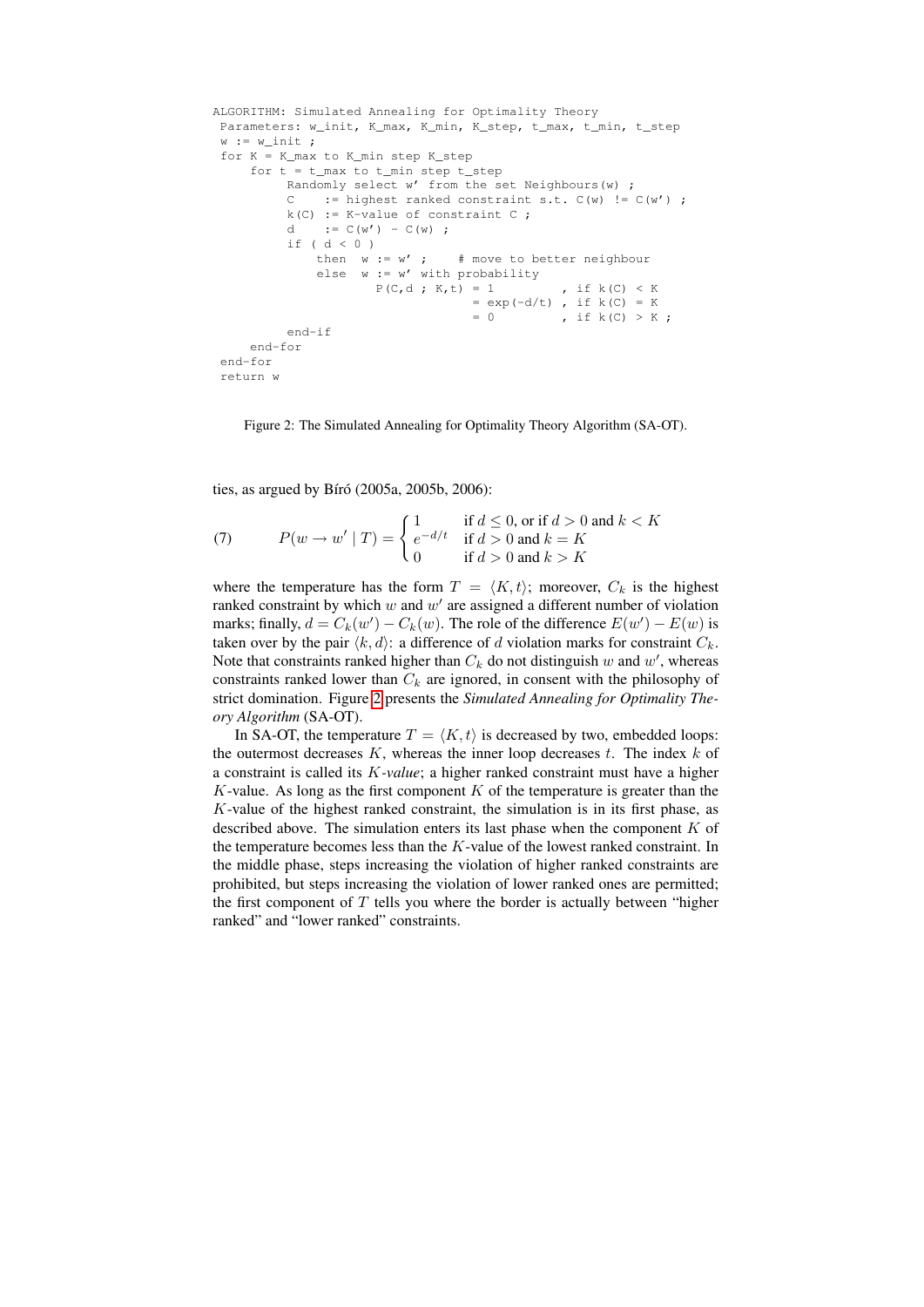The central question is the probability that the random walker settles in the global optimum in the final phase. This probability is the *precision* of the algorithm, that is, the likelihood that the implementation of the grammar returns the *grammatical form*, as predicted by eq. [\(3\)](#page-3-1). Otherwise, the random walker will settle in some other local optimum, which is predicted to be a *performance error form*. A basic fact concerning simulated annealing is that the higher the number of iterations in the second phase, the closer to 1 the precision of the algorithm—at least, in the case of a real valued target function.

In the case of SA-OT, however, it has been demonstrated that there are certain grammars (constraint rankings combined with neighbourhood structures) for which the number of iterations in the second phase does not influence the precision. In the following sections, we shall analyse a model that is analogous to the one presented in Chapter 6 of Bíró (2006). Another example is presented by Biró (2007), who also introduces the following terms for the two kinds of unwanted outputs: *fast speech forms* are local optima that are returned less frequently with more iterations, whereas *irregular forms* persist even at a high number of iterations. In other words, if SA-OT is slowed down (the number of iterations is increased), then fast speech forms disappear, and the performance of the algorithm converges to a distribution between the grammatical form(s) and the irregular form(s).

After having introduced how OT grammars and  $q$ -HG grammars can be implemented using simulated annealing, we now return to pronoun resolution.

### <span id="page-7-0"></span>4 An SA-OT model for pronoun resolution

Next, we introduce an OT-style grammar for pronoun resolution. Unlike in a theoretical linguistics paper, we shall not elaborate in length on the different components of this model. Some of the choices are straightforward, and others will be justified by the success of the model in section [5.](#page-9-0) The violation levels in the cells of tableau [\(1\)](#page-9-1) are crucial, while the exact formulation of the constraints can be debated on theoretical ground. Here I focus on creating a model whose behaviour is analogous to the one in Chapter  $6$  of Bíró (2006) on voice assimilation.

During the task of sentence interpretation, the input is a sentence and the candidates are possible interpretations of that sentence. Specifically, if the input is sentence (1a), "*the elephant is hitting him*", and the question is what the pronoun *him* refers to, then the possible candidates include the alligator, the elephant, both of them, none of them, or even some third or fourth referent. In short, we shall say that a candidate is a reference set, and a reference set is a subset of the set of the entities in the world  $\{a, e, x, y, z, \ldots\}$ . Here, a is a shorthand for the alligator and e stands for the elephant.

We shall discuss two separate models. In the first one, only  $a$  and  $e$  are considered, whereas the second one also allows the insertion of other entities (not present in the immediate context) into the reference set. Hence, the candidate set of the first model contains the following four candidates: the empty set  $\emptyset$ , the set  $\{a\}$ , the set  ${e}$  and the set  ${a, e}$ . We shall refer to these simply as 0, a, e and ea. Besides them, the candidate set of the second model also contains the union of the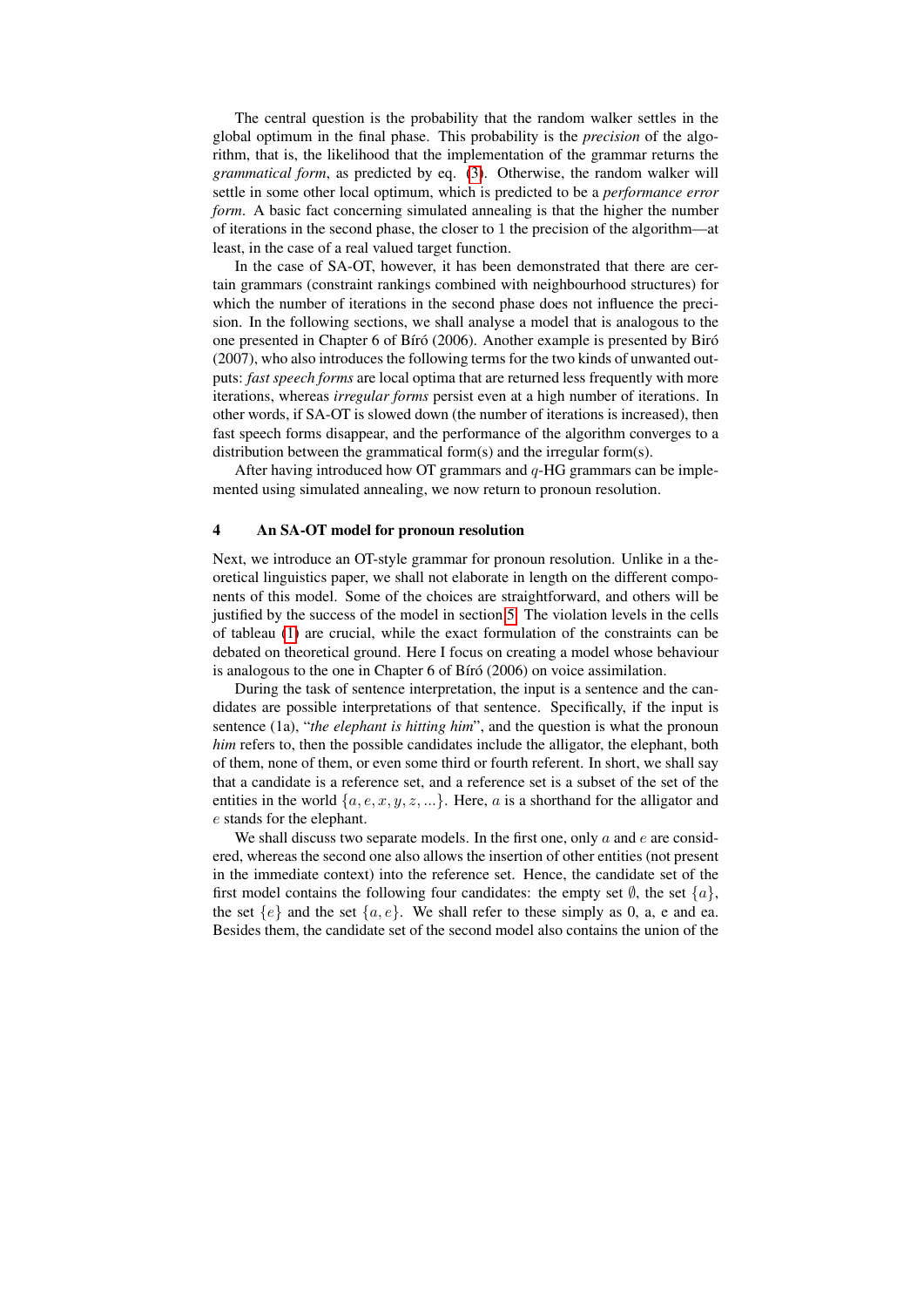

Search spaces (neighbourhood structures, topologies):

<span id="page-8-1"></span><span id="page-8-0"></span>Figure 3: (Left) Candidate set 1 *without* insertion of elements not present in the context. Figure 4: (Right) Candidate set 2 *with* insertion of additional elements.

previous sets with the subsets of  $\{x, y, z, ...\}$ . Then, e+1 will denote the set that contains the elephant  $e$  and some third entity of the world; candidate ea+2 is a set that contains not only the elephant and the alligator but also two further referents; and candidate  $0+k$  contains k entities (but not the elephant or the alligator).

Having defined the candidate set(s), we next have to define a neighbourhood structure (topology) on it. We shall say that candidate  $w'$  is a neighbour of candidate  $w$ , if and only if  $w'$  can be constructed by removing exactly one element from  $w$  or by adding exactly one new element to  $w$ . Figures [3](#page-8-0) and [4](#page-8-1) illustrate the neighbourhood structure of the first and of the second model, respectively. (The arrows point to the more harmonic candidates, as defined by hierarchy [\(8\)](#page-9-2) below.) Moreover, neighbours have equal chance to be chosen before each step.

Third, let us introduce the following constraints:

PROKNOWN: Reference set must include object from context. AGRNUMBER: reference set cardinality must be 1. NO3RD: number of inserted elements. PRINCIPLEB: *elephant* not in reference set.

Constraint PROKNOWN (or PRO) requires that the candidate (the reference set) contain at least one element of the context (the elephant or the alligator), possibly beside other entities. You do not use a pronoun, if you refer exclusively to entities not yet present in the context or in the discourse, do you? Thus, candidates 0 and  $0+k$  (for any  $k > 0$ ) violate this constraint, and all other candidates satisfy it.

The second constraint, AGRNUMBER is the traditional agreement requirement for grammatical number. As the pronoun *him* is singular, only the candidates representing a singleton (a,  $e$  and  $0+1$ ) satisfy this constraint. These first two constraints are highly influential in languages, and so we expect them to be ranked high.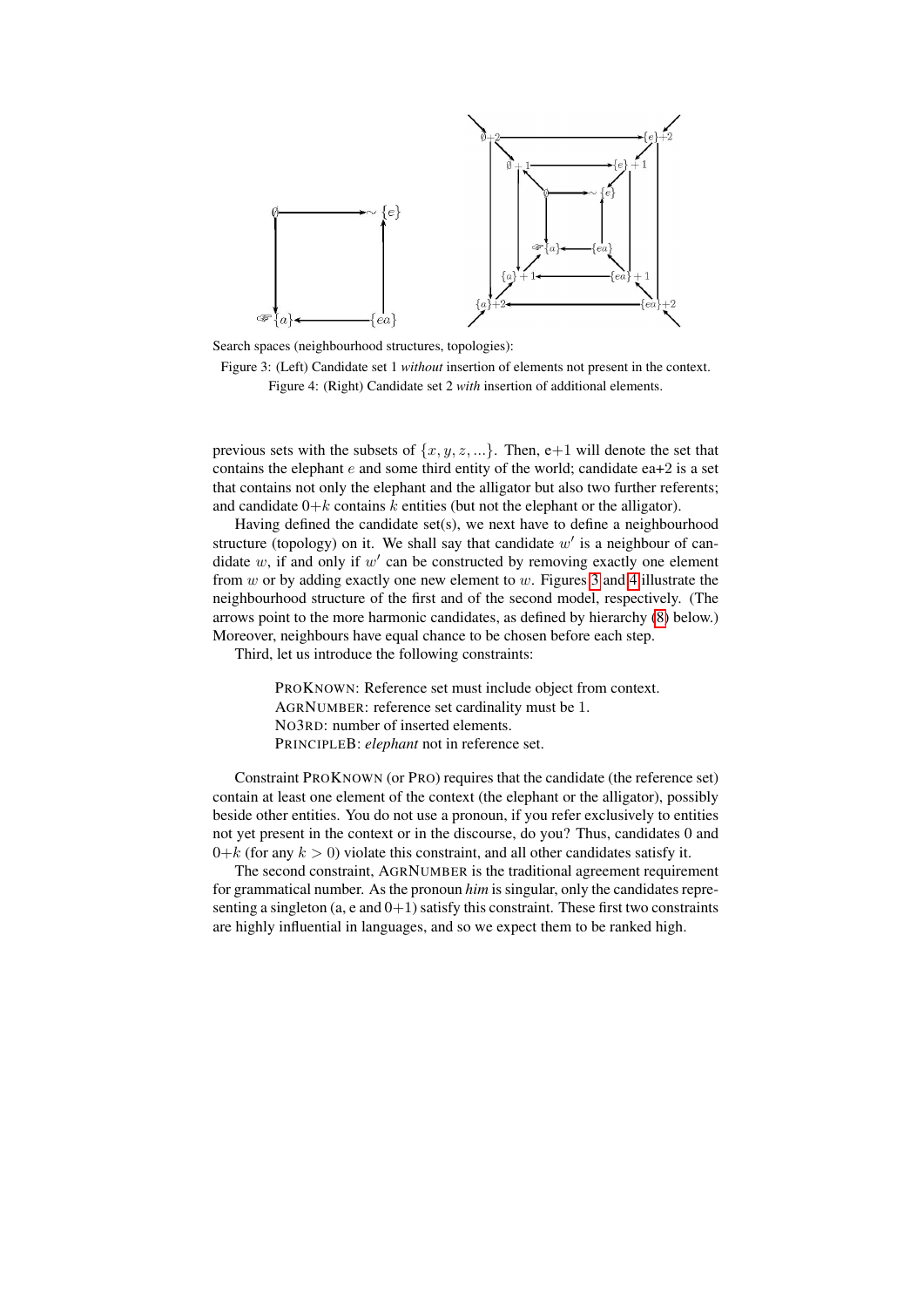|        |          | PRO          | <b>AGRNUMBER</b> | NO3RD            | PRINCIPLEB |
|--------|----------|--------------|------------------|------------------|------------|
|        | $\theta$ |              |                  | 0                | $\Omega$   |
| $\sim$ | e        | $\Omega$     | 0                | 0                |            |
|        | ea       | $\Omega$     |                  | 0                |            |
| 隐      | a        | $\theta$     | $\Omega$         | $\Omega$         | $\Omega$   |
|        | $0 + 1$  | 1            | $\theta$         |                  | $\Omega$   |
|        | $e + 1$  | $\Omega$     |                  |                  |            |
|        | $ea + 1$ | $\Omega$     |                  |                  |            |
|        | $a + 1$  | $\mathbf{0}$ |                  |                  | $\Omega$   |
|        |          |              |                  |                  |            |
|        | $0+k$    |              |                  | $\boldsymbol{k}$ | $\Omega$   |
|        | $e + k$  | $\Omega$     |                  | $\boldsymbol{k}$ |            |
|        | $ea + k$ | $\theta$     |                  | $\boldsymbol{k}$ |            |
|        | $a+k$    | $\mathbf{0}$ |                  | $\boldsymbol{k}$ | 0          |
|        |          |              |                  |                  |            |

<span id="page-9-1"></span>Table 1: OT tableau corresponding to hierarchy [\(8\)](#page-9-2).

Constraint PRINCIPLEB is an OT-version of Chomsky's Principle: it simply prohibits an interpretation such that the pronoun in the object position is coindexed with the subject. For our purposes, a candidate violates this constraint if and only if the reference set contains e (candidates e, ea, as well as  $e+k$  and ea+k).

These three constraints are binary: if candidate  $w$  satisfies constraint  $C_i$ , then  $C_i(w) = 0$ , whereas violation means that  $C_i(w) = 1$ .

Constraint NO3RD is not binary. In order to discourage insertion of additional elements in the second model, it assigns one violation mark to each referent not in the context.  $C_{\text{No3rd}}(w)$  is the cardinality of the set  $w \setminus \{a, e\}$ . Such a constraint is necessary, because without it the model could not make a difference between neighbouring candidates that differ only in the amount of inserted elements.

The last ingredient to an OT grammar is the constraint hierarchy. The following ranking is the one that yields the expected results in the next section:

## <span id="page-9-2"></span>(8) PRO  $\gg$  AGRNUMBER  $\gg$  NO3RD  $\gg$  PRINCIPLEB

In the resulting tableau [1,](#page-9-1) the hand symbol ☞ points to the globally optimal candidate, whereas  $\sim$  (recalling the symbol usually used to denote variation) stands next to further local optima. (The tableau does not reveal whether they are fast speech forms or irregular forms.) One can simply test that candidate e is more harmonic than its neighbours,  $0$ , ea and  $e+1$ ; and in general, that the arrows on Figures [3](#page-8-0) and [4](#page-8-1) point to the more harmonic candidates.

## <span id="page-9-0"></span>5 Running the simulation

In the previous section, we have introduced a model in which the grammatical form  ${a}$  is the globally optimal candidate, and there is another local optimum:  ${e}$ . We shall now run the performance algorithms so that we can observe which conditions will return the global optimum only (corresponding to adult performance), and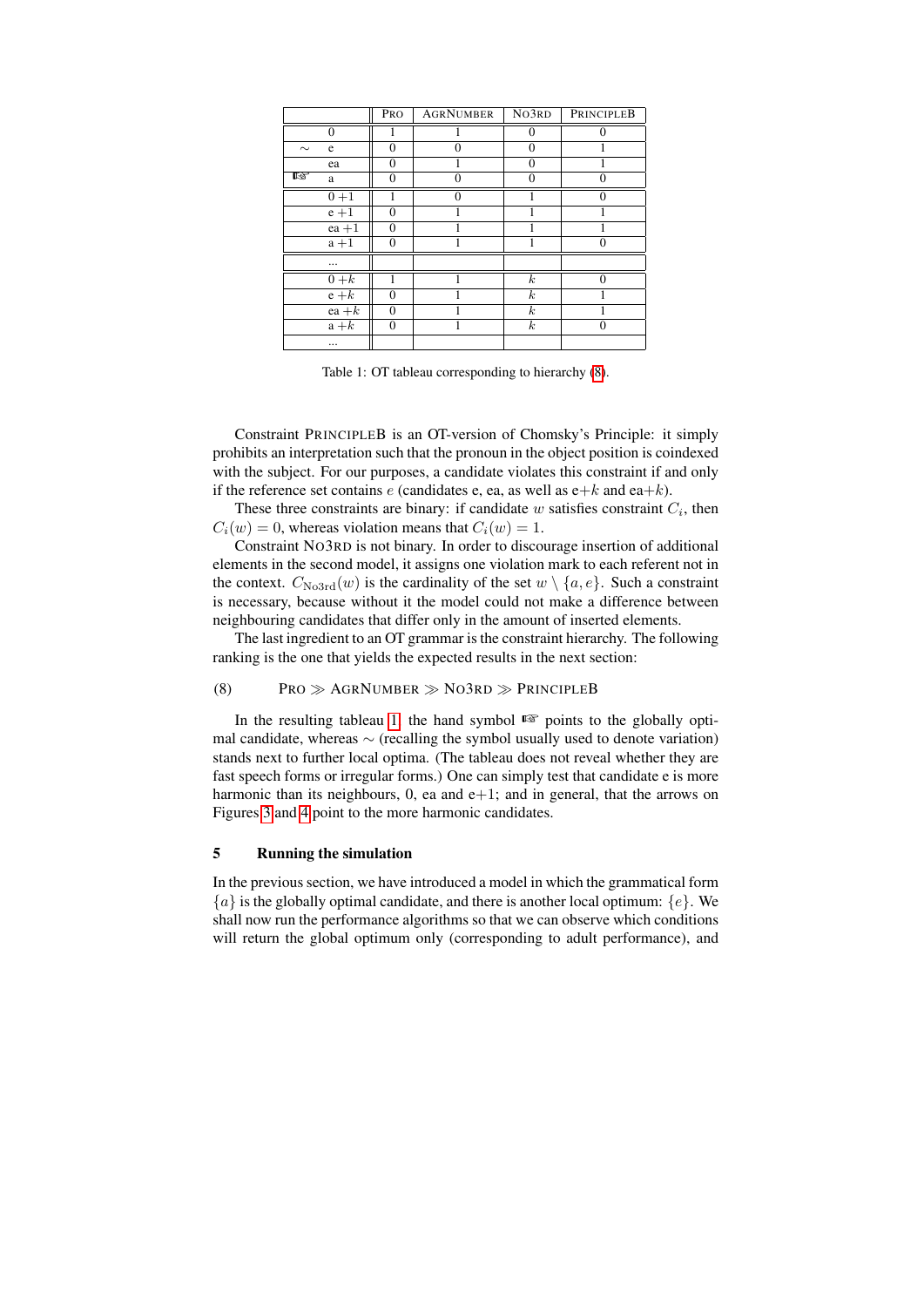which conditions also return the second local optimum (corresponding to child performance).

For the OT grammar defined by hierarchy [\(8\)](#page-9-2), we employed the SA-OT Algorithm on Fig. [2.](#page-6-0) The four candidates of the first model (Fig. [3\)](#page-8-0) became the initial point of the random walk with equal frequency. The standard values  $K_{\text{step}} = 1$ ,  $t_{\text{max}} = 3$  and  $t_{\text{min}} = 0$  were used as further parameters of the algorithm. Instead of employing some very small  $K_{\text{min}}$ , we stopped the algorithm as soon as it had not moved for 50 iterations (corresponding to a vanishing probability of stopping the algorithm while it has not reached a local optimum yet). Two further parameters,  $K_{\text{max}}$  and  $t_{\text{step}}$ , remain to be set: we shall play with them, besides comparing the two candidate sets and comparing OT grammars to  $q$ -HG grammars.

Conform to hierarchy  $(8)$ , we have assigned the K-value of 3 to the highest ranked constraint PROKNOWN, 2 to AGRNUMBER, 1 to NO3RD, and finally 0 to PRINCIPLEB. The same values will be used as the indices (exponents)  $i$  of the constraints in the  $q$ -HG grammar [\(5\)](#page-3-2), and consequently real-valued simulated annealing (Fig. [1\)](#page-5-0) can implement  $q$ -HG grammars.

In order to be able to compare OT grammars to  $q$ -HG grammars, we need comparable cooling schedules. As explained earlier, a cooling schedule can be divided into three phases: the second one begins when the transition probability to some neighbours is not (practically) 1 anymore, whereas the third phase begins when moving to any less harmonic neighbour becomes (practically) impossible. Two cooling schedules are comparable if both their first and their second phases include a comparable number of iterations. (The length of the third phase only depends on the time to reach to bottom of a valley.) In order to operationalise this idea, we define the phases of the cooling schedule as follows: the transition probability from w to w' is  $1/e$  at the end of the first (second) phase, if w and  $w'$  only differ in that  $w'$  incurs one more violation of the highest (lowest) ranked constraint than w does.

Let us suppose that  $w'$  is worse than  $w$  for constraint  $C_i$  by one violation  $(C_i(w') = C_i(w) + 1)$ , but otherwise they are the same  $(C_j(w') = C_j(w))$  for  $j \neq i$ ). Then the transition probability [\(6\)](#page-5-1) in q-HG will be  $1/e$  if  $T = q<sup>i</sup>$ . Similarly, in SA-OT, with transition probabilities [\(7\)](#page-6-1), the same condition requires temperature T to be  $\langle i, 1 \rangle$ .

Next, let us denote the  $K$ -value of the highest ranked constraint (PROKNOWN) in our case) with  $\kappa$  (presently  $\kappa = 3$ ). The K-value of the lowest ranked constraint is standardly 0, and  $K_{\text{step}} = 1$ . Consequently, the first phase of SA-OT involves  $\phi_1 = (K_{\text{max}} - \kappa) \cdot \frac{t_{\text{max}} - t_{\text{min}}}{t_{\text{step}}} + \frac{t_{\text{max}} - 1}{t_{\text{step}}}$  iterations, whereas the second phase  $\phi_2 = \kappa \cdot \frac{t_{\text{max}} - t_{\text{min}}}{t_{\text{step}}}$  iterations.

For a q-HG grammar, large differences in  $E(w)$  necessitate temperature to decay exponentially. Let  $r$  denote the ratio by which  $T$  is decreased in each iteration:  $\alpha(T) = r \cdot T$  in Fig. [1.](#page-5-0) At the end of the first phase,  $T = q^{\kappa}$ ; at the end of the second one,  $T = q^0 = 1$ . For the second phase to have  $\phi_2$  iterations, r must be

$$
(9) \qquad \qquad r = q^{\frac{-\kappa}{\phi_2}} = q^{\frac{-t_{\text{step}}}{t_{\text{max}} - t_{\text{min}}}}
$$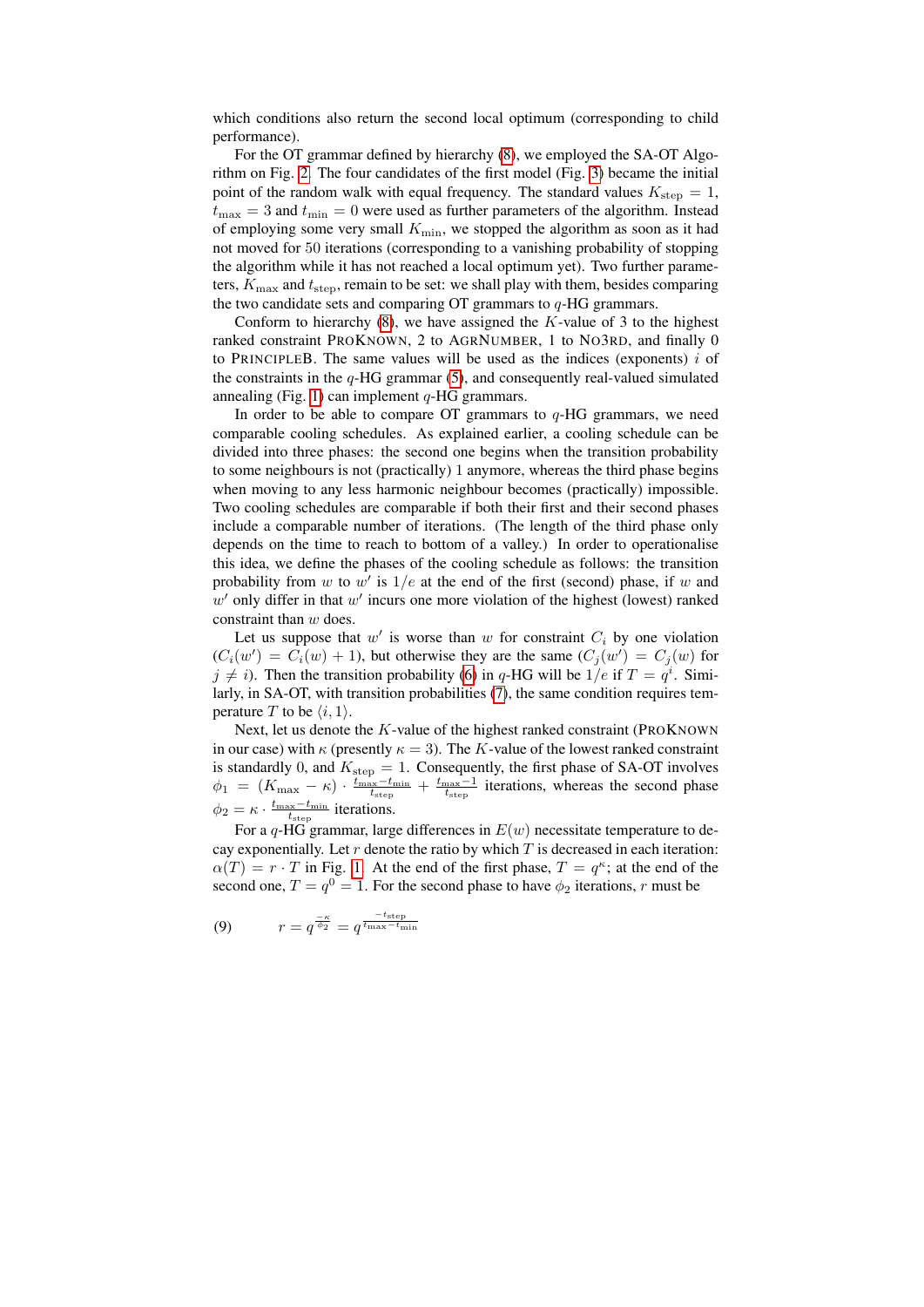| q               | precision         | q    | precision             |
|-----------------|-------------------|------|-----------------------|
| $\overline{or}$ | $0.503 + 0.004$   | 1.40 | $0.794 + 0.002$       |
| 30              | $0.498 \pm 0.003$ | 1.30 | $0.844 + 0.003$       |
| 20              | $0.499 + 0.005$   | 1.20 | $0.910 + 0.004$       |
| 10              | $0.506 \pm 0.007$ | 1.15 | $0.948 + 0.002$       |
| 5               | $0.515 + 0.005$   | 1.10 | $0.978 + 0.001$       |
| 3               | $0.554 + 0.005$   | 1.08 | $0.988 + 0.001$       |
| 2.5             | $0.583 + 0.004$   | 1.06 | $0.994 + 0.001$       |
| 2.0             | $0.632 + 0.006$   | 1.05 | $0.9964 + 0.0007$     |
| 1.8             | $0.669 + 0.004$   | 1.04 | $0.9978 + 0.0005$     |
| 1.7             | $0.690 \pm 0.003$ | 1.03 | $0.9991 \pm 0.0001$   |
| 1.6             | $0.715 + 0.003$   | 1.02 | $0.9998 + 0.0001$     |
| 1.5             | $0.755 + 0.003$   | 1.01 | $0.99992 \pm 0.00008$ |

<span id="page-11-0"></span>Table 2: Precision of different types of grammar (candidate set 1,  $K_{\text{max}} = 5$ ,  $t_{\text{step}} = 0.1$ ).

Moreover, in order to have  $\phi_1$  iterations in the first phase, the initial value of the temperature in the  $q$ -HG simulated annealing should be

(10) 
$$
T_{\max} = q^{\kappa} \cdot r^{-\phi_1} = q^{K_{\max} + \frac{t_{\max} - 1}{t_{\max} - t_{\min}}}
$$

Below we only mention the parameters of the OT implementation. The cooling schedule for  $q$ -HG grammars is matched according to these last two equations.

Finally, we have everything in place to run performance model experiments. For each parameter combination, we report the mean  $\pm$  standard deviation of the precision (the relative frequency of returning the grammatical  $\{a\}$ ), as measured on five samples of 10 000 outputs each.

The first experiment (Table [2\)](#page-11-0) compares the OT grammar to  $q$ -HG grammars with various q values, using the first candidate set (Fig. [3\)](#page-8-0) and  $K_{\text{max}} = 5$ . The behaviour of the OT grammar is surprising at first glance: each of the two local optima is returned in half of the cases, and this behaviour does not even depend on the number of iterations. The reason is that even though they are not equally deep valleys, escaping them has always the same probability; thus, they behave symmetrically, as explained in sections 2.3 and 6.4 of Bíró (2006).

Unlike OT grammars, q-HG grammars are traditional, real-valued optimisation problems. Further experiments confirm that their precision converges to 1, as the number of iterations grows infinite (as  $t_{\text{step}}$  diminishes). Table [2](#page-11-0) indicates a less obvious fact: employing the same  $t_{\text{step}}$  value but diminishing q also increases the precision. Put differently, a higher  $q$  corresponds to a "stricter domination", and so increasing  $q$  causes the  $q$ -HG grammar to behave more like an OT grammar.

In the next experiment, we switch to the second candidate set (Fig. [4\)](#page-8-1) with the OT grammar. Fixing  $t_{\text{step}} = 0.1$ , we increase the initial temperature (that is,  $K_{\text{max}}$ ). Table [3](#page-12-0) repeats the results obtained (and discussed in length) in section 6.5 of Bíró (2006): the longer the first phase of the cooling schedule, the higher the precision. The explanation is that among the candidates with  $k > 1$  extra referents,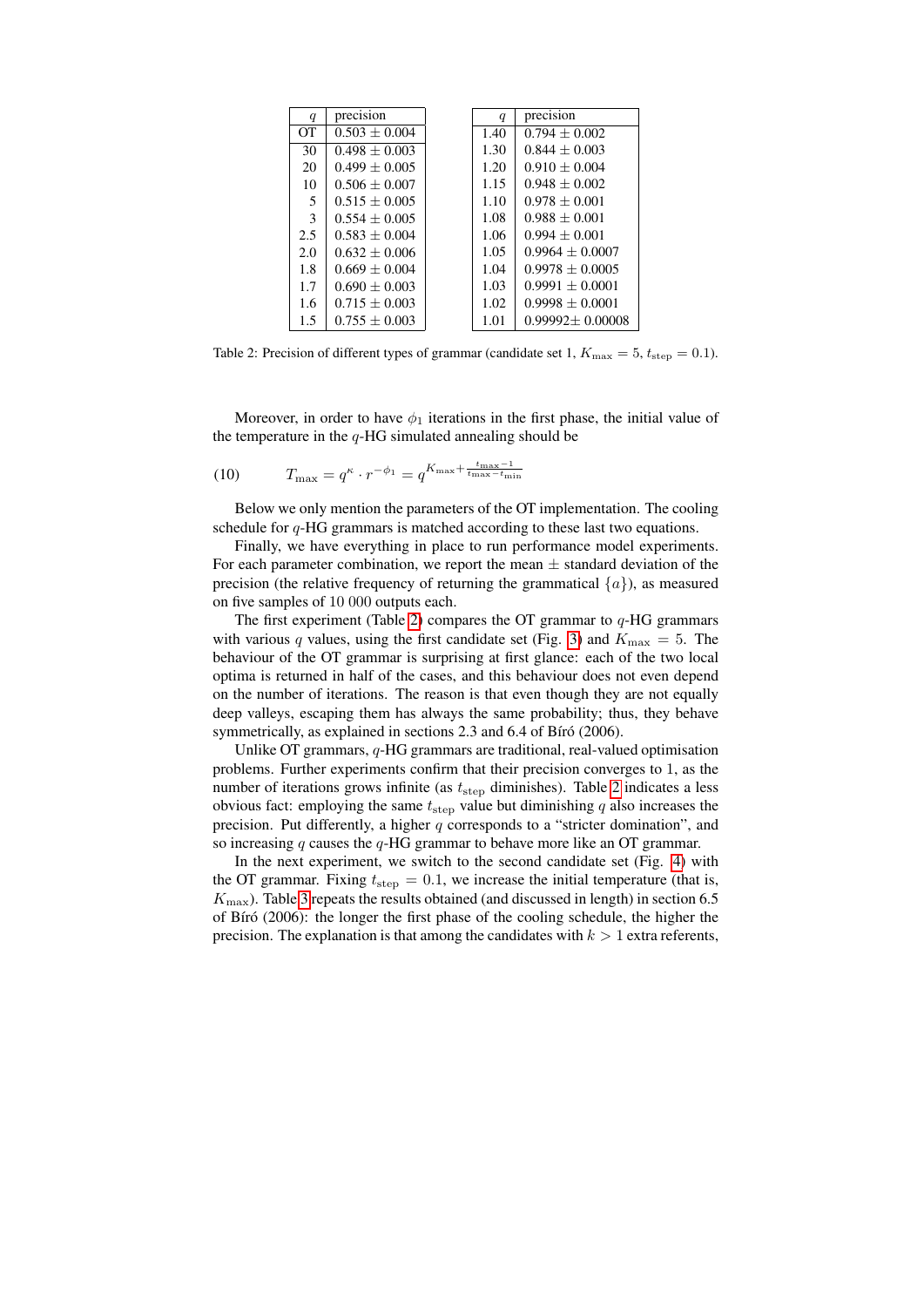| $K_{\rm max}$ | precision         | $K_{\rm max}$ | precision         |
|---------------|-------------------|---------------|-------------------|
| 4             | $0.577 + 0.004$   | 50            | $0.835 + 0.003$   |
| 5.            | $0.599 \pm 0.006$ | 100           | $0.881 \pm 0.003$ |
| 6             | $0.617 \pm 0.006$ | 200           | $0.913 + 0.003$   |
| 8             | $0.654 + 0.006$   | 300           | $0.930 + 0.004$   |
| 10            | $0.671 + 0.004$   | 500           | $0.944 + 0.002$   |
| 20            | $0.748 + 0.003$   | 1000          | $0.962 + 0.001$   |
| 30            | $0.788 + 0.004$   | 2000          | $0.972 + 0.002$   |

<span id="page-12-0"></span>Table 3: Precision of the OT grammar, while tuning  $K_{\text{max}}$  (candidate set 2,  $t_{\text{step}} = 0.1$ ).

| $\boldsymbol{q}$ | precision         | $\boldsymbol{q}$ | precision         | a    | precision           |
|------------------|-------------------|------------------|-------------------|------|---------------------|
| <b>OT</b>        | $0.598 \pm 0.005$ | 1.80             | $0.660 \pm 0.008$ | 1.10 | $0.948 \pm 0.002$   |
| 30               | $0.594 \pm 0.004$ | 1.70             | $0.673 \pm 0.004$ | 1.08 | $0.964 + 0.002$     |
| 20               | $0.599 \pm 0.005$ | 1.60             | $0.698 + 0.004$   | 1.06 | $0.979 \pm 0.002$   |
| 10               | $0.589 \pm 0.004$ | 1.50             | $0.725 + 0.002$   | 1.05 | $0.9841 \pm 0.0011$ |
| 5                | $0.589 + 0.001$   | 1.40             | $0.759 + 0.005$   | 1.04 | $0.9894 + 0.0012$   |
| 3                | $0.594 + 0.004$   | 1.30             | $0.808 \pm 0.005$ | 1.03 | $0.9922 \pm 0.0012$ |
| 2.5              | $0.608 \pm 0.002$ | 1.20             | $0.875 \pm 0.002$ | 1.02 | $0.9966 \pm 0.0006$ |
| 2.0              | $0.630 \pm 0.002$ | 1.15             | $0.907 \pm 0.003$ | 1.01 | $0.9983 \pm 0.0004$ |

<span id="page-12-1"></span>Table 4: Precision of different types of grammar (candidate set 2,  $K_{\text{max}} = 5$ ,  $t_{\text{step}} = 0.1$ ).

the arrows on Fig. [4](#page-8-1) bring you to  $a+k$ , whereas from  $a+k$  you end up in the global optimum a. A longer first phase allows the random walker to get farther away from the centre of the search space; subsequently, in the third phase, it has more chance to be trapped by  $a+k$  and thus not end up in the performance error form e.

The second candidate set yields a behaviour of SA-OT that is very different from the one observed with the first candidate set. Seemingly, including (infinitely many) candidates that never appear on the scene (for no constraint ranking) is totally superfluous. And yet, they crucially influence the behaviour of the system. The phenomenon has been, therefore, called the *Godot-effect*.

The last experiment concerns the role of  $q$  with the second candidate set. Table [4](#page-12-1) presents again the case  $K_{\text{max}} = 5$  and  $t_{\text{step}} = 0.1$ . And again, a very small  $q$  value corresponds to (almost) faultless performance, whereas  $q$ -HG grammars with high  $q$  values behave like the OT grammar.

To sum up, we have seen a number of performance models that display a behaviour similar to those of the children with certain parameter values, and similar to those of adults (also prone to some errors) with different parameter values—as far as the interpretation of sentence (1a) is concerned.

Interpreting sentence (1b) needs a new constraint. Either we call it PRINCI-PLEA, or we simply refer to the "meaning" of the reflexives, it will disfavour candidates not containing the elephant. Intuition tells that this constraint is ranked high, and therefore there is no local optimum next to the global one. Consequently,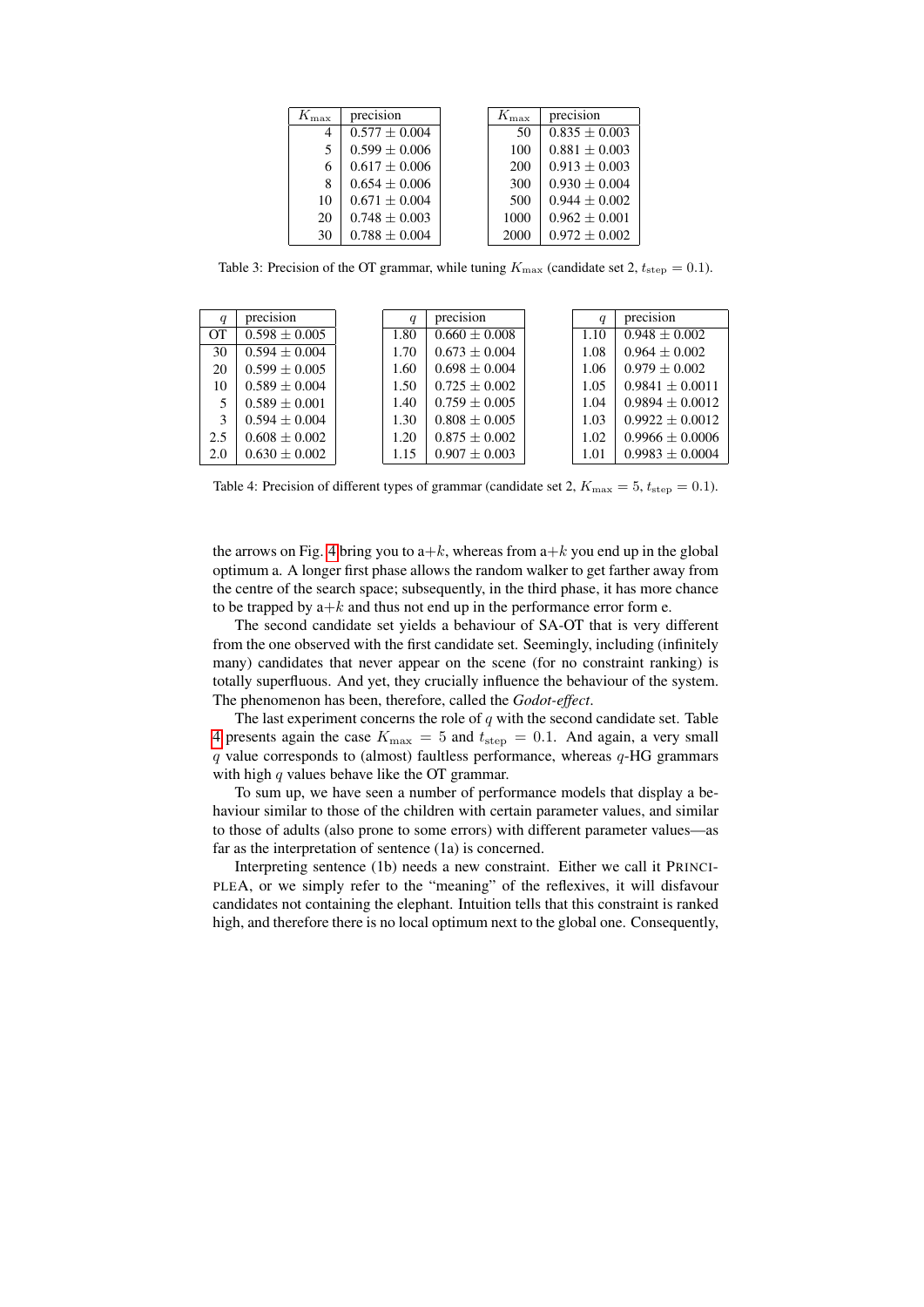the model correctly predicts no performance errors at all.

Finally, in a production task, inputs and outputs are reversed. Candidates are, among others, the forms *him*, *himself*, *them* and *themselves*. A natural way to define the topology is to say that two neighbours differ only in a single feature, such as [number] or [reflexive suffix]. The reference set being given as the input, the highest ranked constraint PROKNOWN in hierarchy [\(8\)](#page-9-2) is satisfied or violated independently of the choice of the candidates. Yet, the second highest ranked constraint is AGRNUMBER, which correlates with one of the features defining the topology. Consequently, there will be no local optimum if an OT grammar is applied to the candidate set formed by the four words just mentioned, and hence children are again predicted to display adult-like high performance.

#### <span id="page-13-0"></span>6 Discussion and conclusion

OT grammars and q-HG grammars are related, though "philosophically" different grammar architectures. Since the early nineties, such grammars have been constructed for a number of linguistic phenomena, such as for the pronoun resolution task discussed in the present paper. The OT grammar expressed by hierarchy [\(8\)](#page-9-2), as well as the corresponding  $q$ -HG grammars, correctly predict that the pronoun *him* in the sentence (1a) *The elephant is hitting him* must be resolved as referring to the alligator. Hence, hierarchy [\(8\)](#page-9-2) is a correct model of linguistic competence.

What has received much less attention is the modelling of linguistic performance. In this paper we have shown how simulated annealing can implement both OT grammars and q-HG grammars in a comparable way. An important observation has been that with growing q the behaviour of  $q$ -HG grammars converge to the behaviour of OT grammars. Not surprisingly, since growing  $q$  also means that q-HG grammars get closer to the "strict domination" ideal of OT.

How do we explain then the performance errors made by children in pronoun resolution? One explanation is provided by the SA-OT *Godot-effect*: considering only the two entities in the context, the elephant and the alligator, necessarily leads to 50% error rate. It might be due to the general development of social cognition skills that the child learns to also include additional entities. Even though including them seems to be waste of resources, the performance nevertheless increases.

A second possible explanation blames computational power. Table [3](#page-12-0) suggests that high precision requires a high  $K_{\text{max}}$  value (hence, more computing time), which younger children may not afford yet. This approach is supported by the experiments of van Rij et al. (2009): slowing down speech rate has a beneficial effect on pronoun comprehension, but only for children showing a delay of Principle B.

A third explanation is based on Tables [2](#page-11-0) and [4.](#page-12-1) In phonology, quick computations are needed (since many such decisions must be made within a single sentence), and so OT grammars (or  $q$ -HG grammars with large  $q$ ) are used. (Their implementations, namely, run much faster.) Yet, syntactic and pragmatic phenomena can be calculated using slower and more precise algorithms: using  $q$ -HG grammars with small  $q$ . Maybe maturation means then that the child learns that for certain tasks it is better to give up strict domination and to utilise a smaller  $q$ .